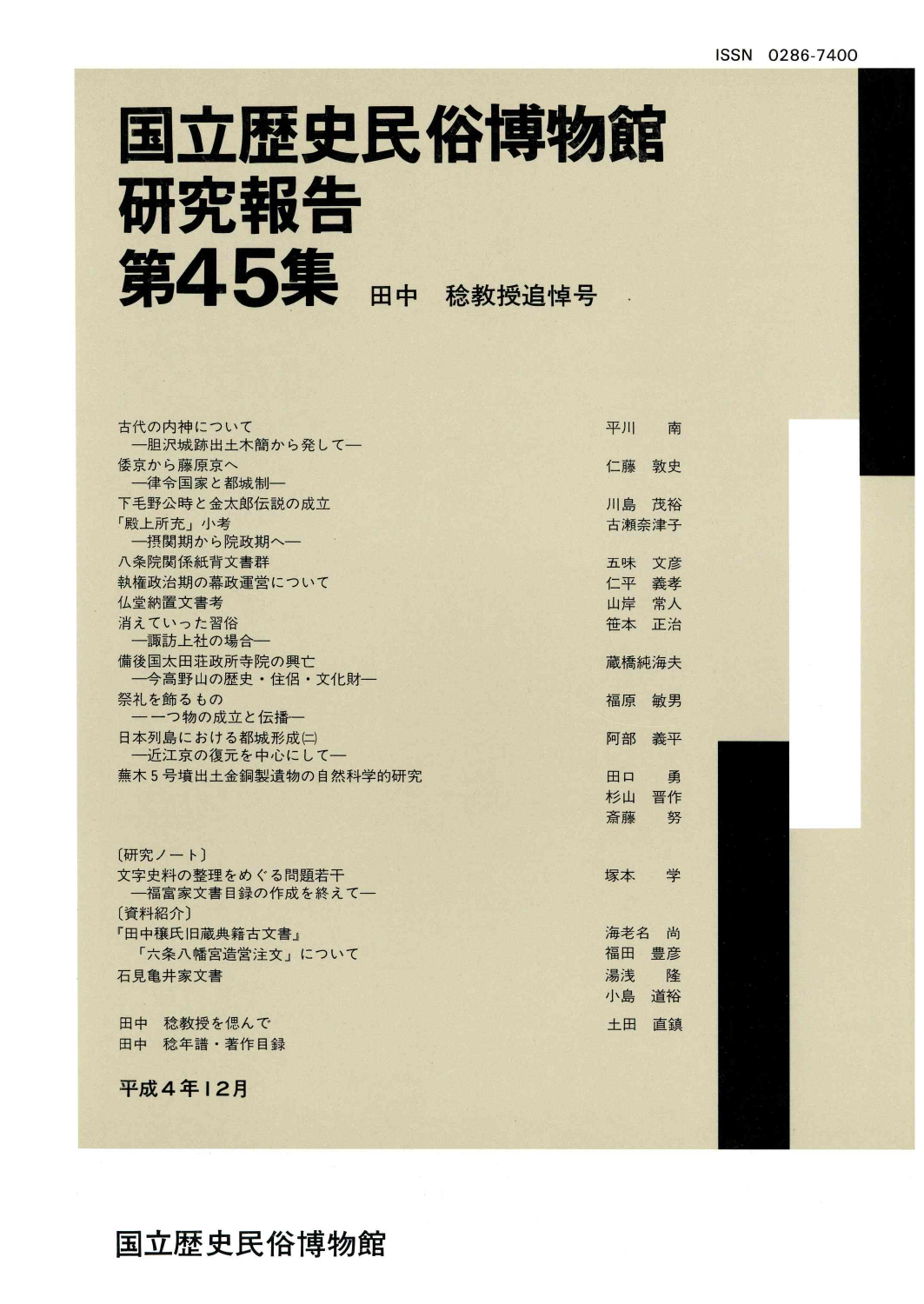国立歴史民俗博物館 研究報告 第45集 田中 稔教授追悼号

<u>mm.</u>

Utth.

Milli.

<u>vm</u>

910tti.

Milh.

<u>rmiti.</u>

<u>mm</u>

MM.

目 ,<br>欠

Milli.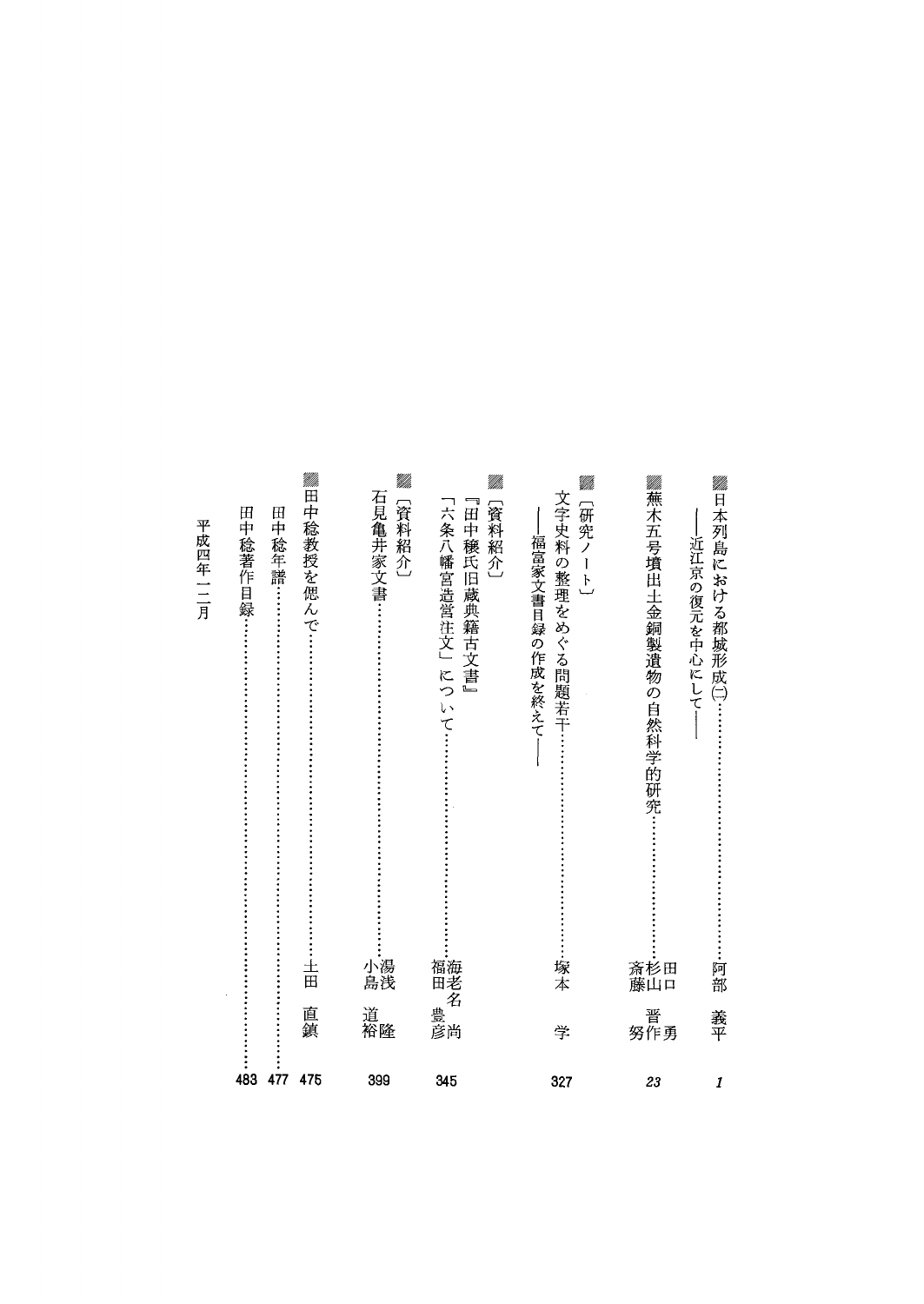## Bulletin of the National Museum of Japanese History

voL45 Memorial Edition for the Late Professor TANAKA Minoru

Contents:

| HIRAKAWA, M.  |                                                                 |  |  |  |
|---------------|-----------------------------------------------------------------|--|--|--|
|               | -Starting from a Wooden Tablet Excavated                        |  |  |  |
|               | from the Isawa Castle Site-                                     |  |  |  |
| Nitô, A.      |                                                                 |  |  |  |
|               | --The Ritsuryô State and Castle City System-                    |  |  |  |
| KAWASHIMA, S. | Shimotsukeno Kintoki and the Establishment of                   |  |  |  |
|               |                                                                 |  |  |  |
| FURUSE, N.    |                                                                 |  |  |  |
| GOMI, H.      | Information Gleaned from Documents Related to                   |  |  |  |
|               |                                                                 |  |  |  |
| NIHIRA, Y.    | Administration of the Shogunate in the Regency                  |  |  |  |
|               | 143                                                             |  |  |  |
| YAMAGISHI, T. | Study on Documents Stored in Buddhist Temples  161              |  |  |  |
| SASAMOTO, S.  |                                                                 |  |  |  |
| KURAHASHI, S. | Rise and Fall of the Administrative Temple of                   |  |  |  |
|               | Ota-no-Shô in Bingo Province ······························ 213 |  |  |  |
|               | ——History, Priests and Cultural Properties of                   |  |  |  |
|               | $Ima-K\delta yasan$                                             |  |  |  |
| FUKUHARA, T.  |                                                                 |  |  |  |
|               |                                                                 |  |  |  |
| ABE, G.       | Formation of Capitals in the Japanese Archipelago               |  |  |  |
|               |                                                                 |  |  |  |
|               | -----Focusing on the Restoration of Ömi-kyô--                   |  |  |  |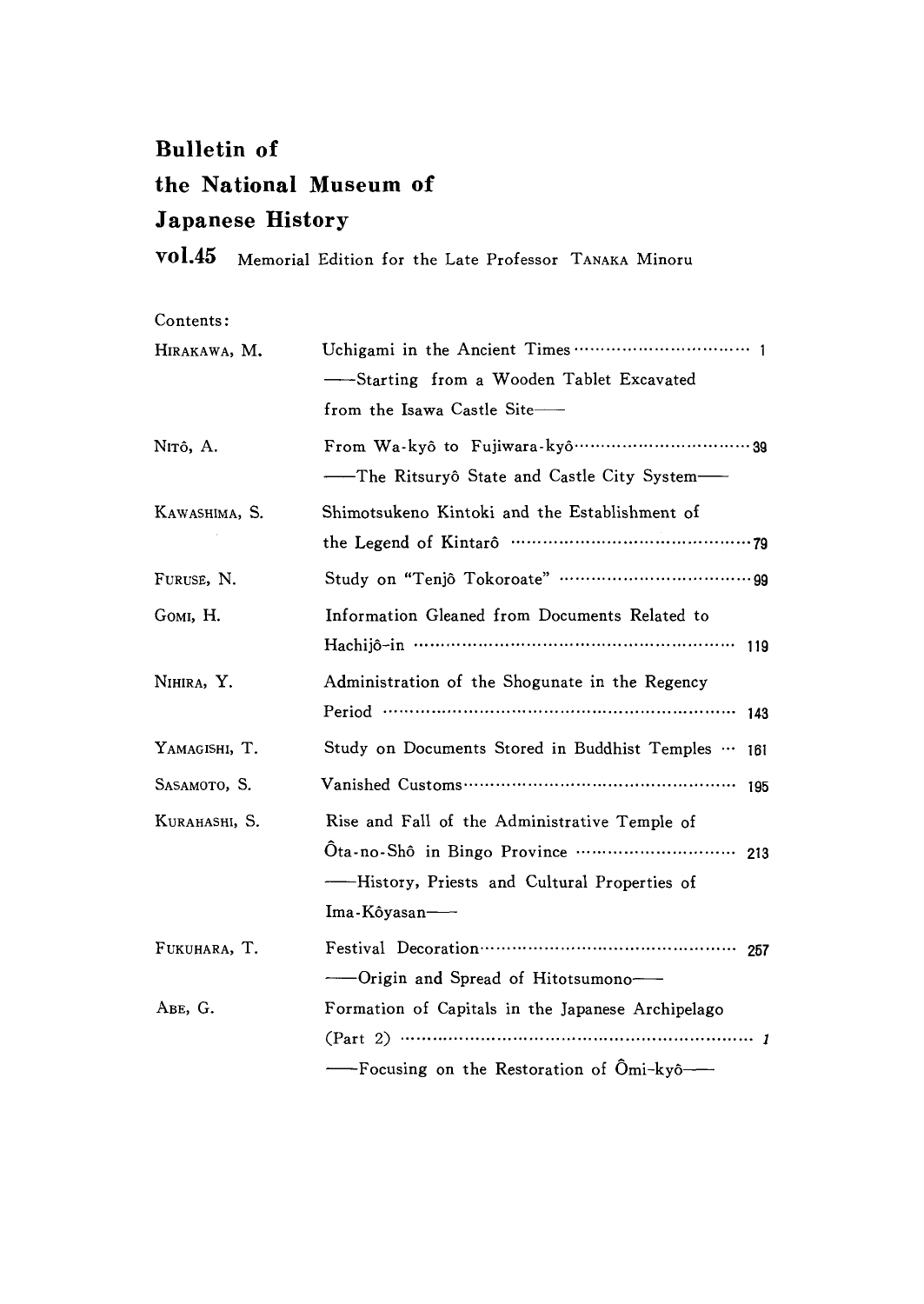| TAGUCHI, I. SAITÔ, T. SUGIYAMA, S. |                                                            |  |
|------------------------------------|------------------------------------------------------------|--|
|                                    | Natural Scientific Research on Gilt Remains                |  |
|                                    | Excavated from Kaburagi Tumulus No. 5  23                  |  |
|                                    |                                                            |  |
| [Notes]                            |                                                            |  |
| Tsukamoto, M.                      | Some Problems Concerning the Arrangement of                |  |
|                                    |                                                            |  |
|                                    | -On Completion of an Index for the FUKUTOMI                |  |
|                                    | Documents-                                                 |  |
| [Materials]                        |                                                            |  |
| FUKUDA, T.<br>Ebina, M.            |                                                            |  |
|                                    | "Books and Documents Formerly in the Possession            |  |
|                                    | of Mr. TANAKA Yuzuru" On 'Orders for the                   |  |
|                                    | Construction of Rokujô Hachimangû Shrine' ············ 345 |  |
| YUASA, T.<br>KOJIMA, M.            |                                                            |  |
|                                    | Documents of the KAMEI Family, Feudal Lords                |  |
|                                    |                                                            |  |
| Tsuchida, N.                       | A Memorial of Professor TANAKA Minoru  475                 |  |
|                                    |                                                            |  |
|                                    |                                                            |  |
|                                    |                                                            |  |
| Dec. 1992                          |                                                            |  |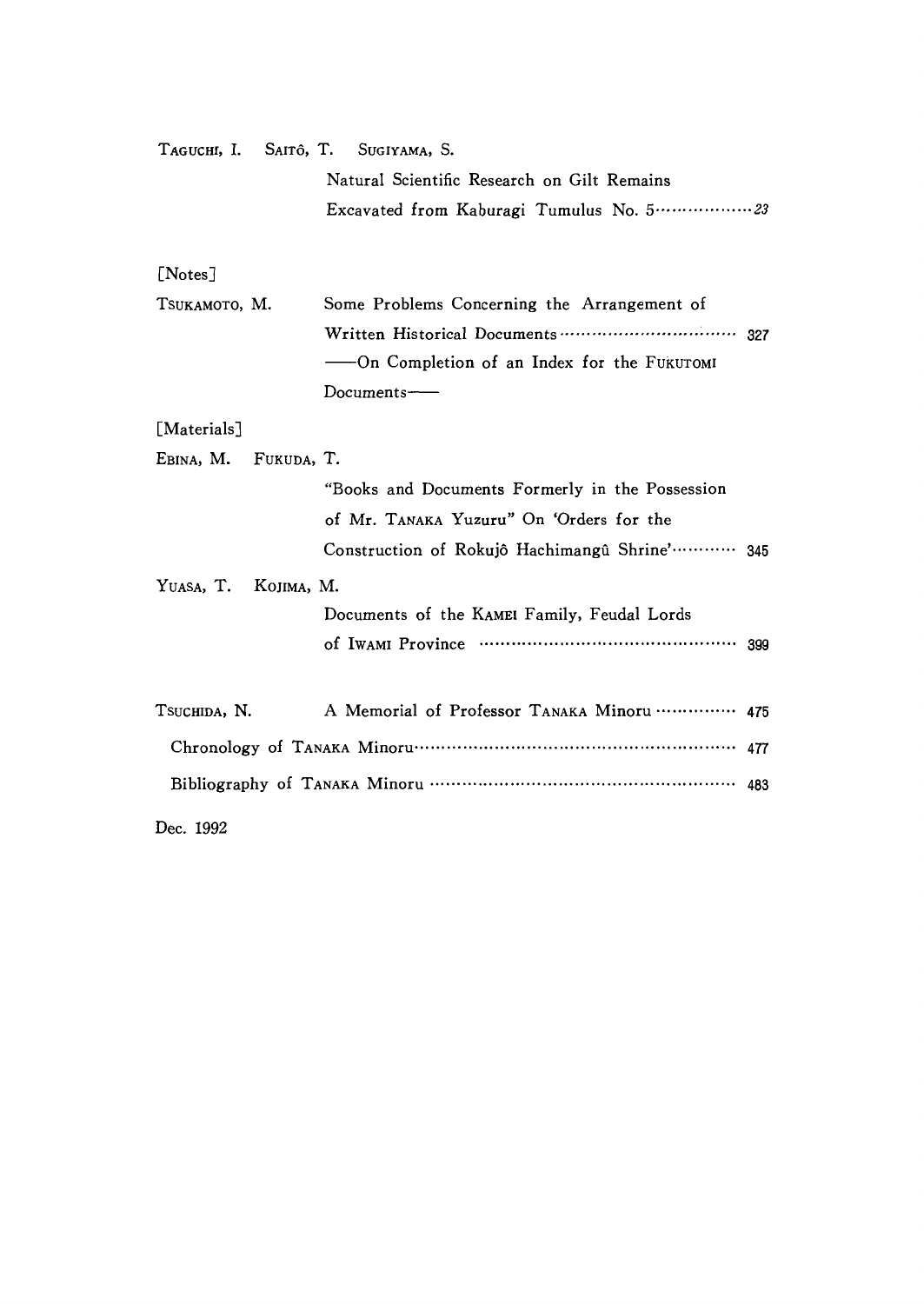| 国立歴史民俗博物館研究報告 |           |     |   | 第45集                       |
|---------------|-----------|-----|---|----------------------------|
| 平成 4 年12月18日  |           | ЕIJ | 刷 |                            |
| 平成 4 年12月25日  |           | 発   | 行 | (非売品)                      |
| 編集・発行         | $\pm 285$ |     |   | 国立歴史民俗博物館<br>千葉県佐倉市城内町 117 |
|               |           |     |   | 電 話 043-486-0123(代表)       |
|               |           |     |   |                            |
| 刷<br>印        |           |     |   | 第一法規出版株式会社                 |
|               | 〒107      |     |   | 東京都港区南青山 2 ―11―17          |
|               |           |     |   | 電 話 03-3404-2251(代表)       |

⑥Printed in Japan Dec.1992